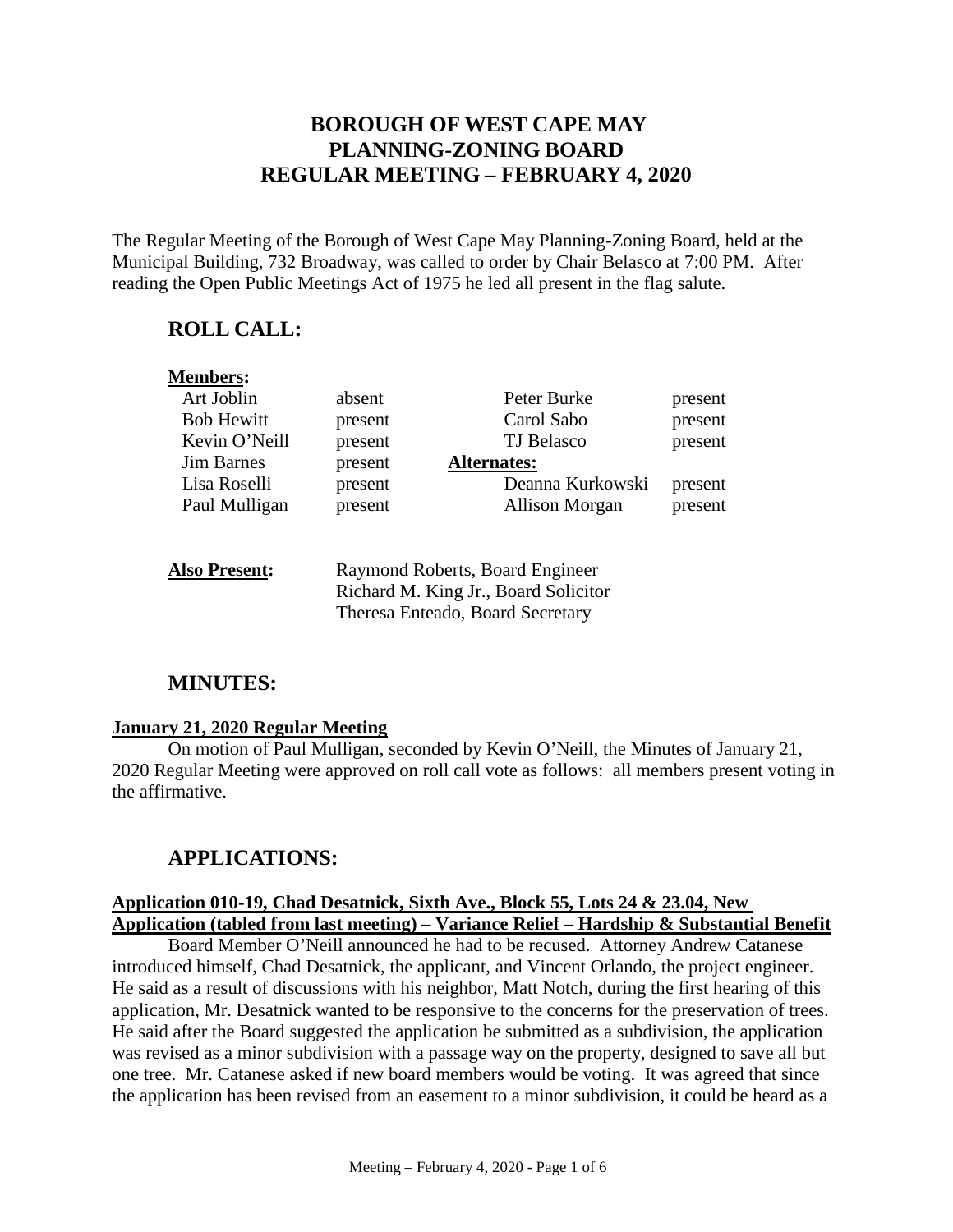new application with the members present participating and voting.

Vince Orlando, Chad DeSatnick, and Board Engineer Ray Roberts were sworn in by Board Solicitor King. Mr. Orlando said after visiting the site he felt the better solution would be to apply for a subdivision so that the property at lot 24 would have access to Mechanic Street. He said the plan before the Board is a minor subdivision with variances for lot frontage and lot width for both lots. The 30 foot measurement for the access road was chosen after some on-site measurements and in an effort to preserve as many trees and vegetation as possible. He said only one 16 inch diameter tree is proposed for removal. A review of this tree by Arbor Care deeming the tree in poor condition was introduced as exhibit A-1. Mr. Orlando went on to describe materials and the measurements of the access road. He presented the C-1 hardship criteria, argued there would be no detriment and presented benefits to the zone. Mr. Catanese pointed out that without some variance relief, lot 24 would be rendered useless. The Board asked if the Fire Department was consulted. Mr. Orlando testified that Chief McPherson did approve the access road regarding emergency vehicle access and turn around ability.

Board Engineer Roberts confirmed that variance relief is required for lot width and frontage, for both lots. He has no objection to the waivers requested. Mr. Roberts asked if the applicant has had any conversations with the Shade Tree Commission in light of the many concerns from the last meeting about vehicles being parked and driven close to trees, and on top of the root systems. Mr. Orlando said in addition to being a licensed engineer and planner, he is also a licensed landscape architect. He reviewed the site and all the trees and testified that the gravel access road is far enough away from them and their root systems. He said vehicle traffic will not have a negative impact on the trees. Engineer Roberts asked about the relocation of the sheds and a gazebo. Mr. Orlando answered that the applicant will work with his neighbor on the relocation of the sheds and the gazebo. They will be relocated prior to filing, they will comply with the minimum side yard setbacks, and the new locations would be shown on the final submission to be approved by Mr. Roberts. Mr. Orlando testified that the monuments would also be set prior to filing. The applicant was agreeable to indicate accurately on the final plans that the existing driveway will be removed. The Board asked about one driveway versus two. Engineer Roberts advised there is no engineering rule, but plans usually attempt to keep multiple driveways as far apart as possible. He said the applicant has proposed the most appropriate way considering the shortened frontages.

The floor was opened to residents within 200 feet of the subject property. Matt Notch of 291 Sixth Avenue was sworn in and testified that at the last meeting he had concerns about the clear cutting involved with the easement that was proposed, as well as the proximity of it to his property. He admitted that the applicant has done everything he can to work with him, to move the access over, and to save as many trees as possible. He said he was very happy with the new direction of the application and very pleased they were able to sit down and discuss a favorable outcome for all.

When no one else expressed a desire to speak, the public portion was closed. Mr. Catanese summarized by saying the proposal is a reasonable use for a land-locked lot and by thanking the Board. Solicitor King commended Mr. Desatnick on his efforts with the revision.

Solicitor King advised the Board this will be a motion to approve application for minor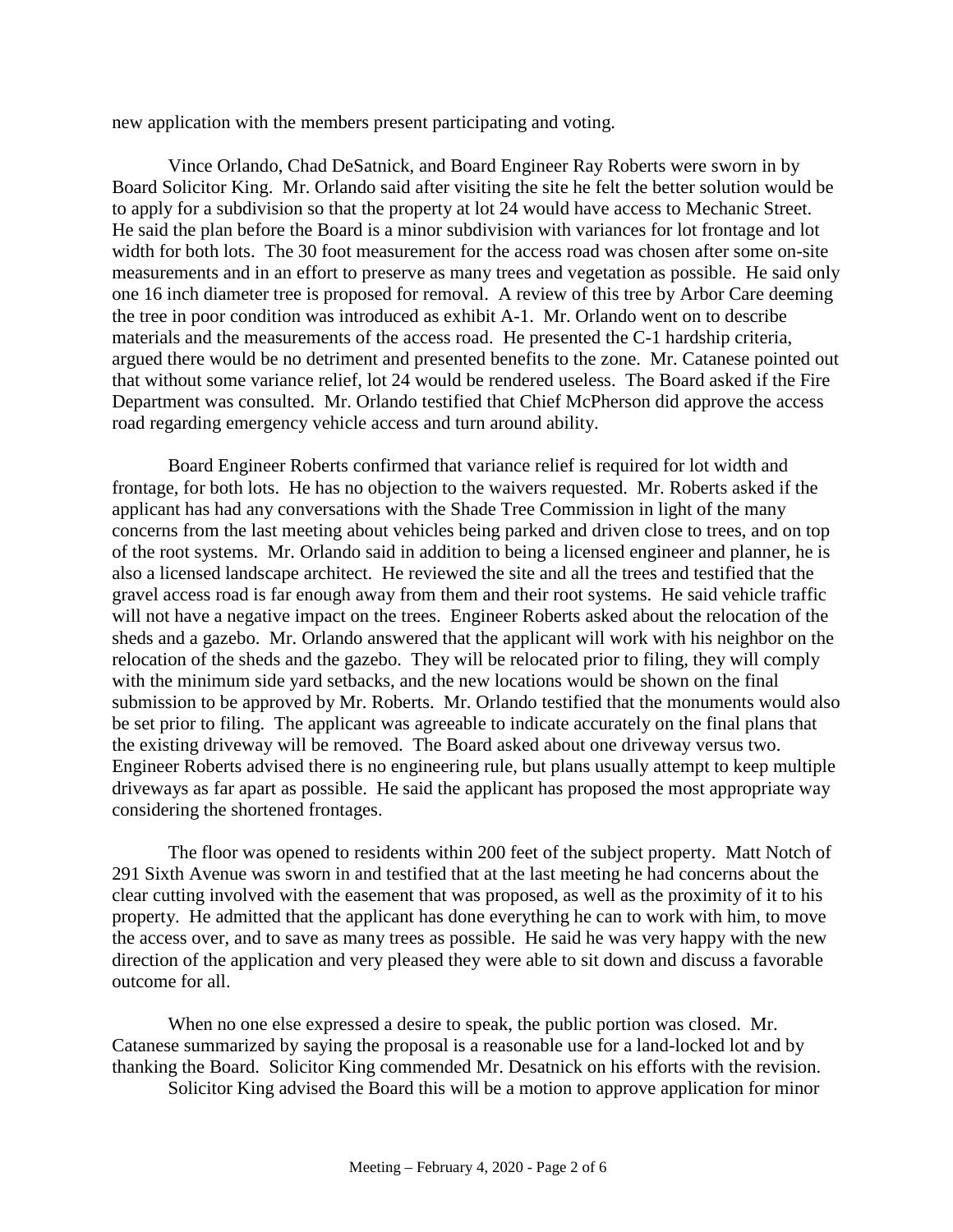subdivision with variances for lot width and frontage, subject to all recommendations and conditions noted in Mr. Roberts' review letter as well as those made during testimony, and any other required outside approvals.

On motion of Carol Sabo, seconded by Paul Mulligan, the aforementioned application was approved on roll call vote as follows: Bob Hewitt, Jim Barnes, Lisa Roselli, Paul Mulligan, Peter Burke, Carol Sabo, Deanna Kurkowski, Allison Morgan, and TJ Belasco voting in the affirmative.

#### **Application 017-19, Eileen & William McDonald, 141 Eldredge Ave., Block 8, Lot 18, New Application – Variance Relief – Hardship & Substantial Benefit**

Attorney for the applicant is Ron Gelzunas, he said the property is occupied by an 1875 farmhouse with existing conditions to the rear, and an existing detached garage. The applicant proposes to reconstruct the front porch into an open covered porch. It will be extended across the entire front of the building along Eldredge, which will require front and side yard variance relief. The rear will be squared off with additions and will comply with zoning ordinance. Mr. Gelzunas introduced James McAfee of McAfee Architects and the applicant Eileen McDonald and they were both sworn in by Solicitor King.

Mr. McAfee testified that the front of the existing home, is the historic portion of the dwelling. He said there was an addition to the rear, most likely done in the early 80's and the applicant wants to salvage as much of that as possible, structurally. However, the new addition will encompass that and will increase the area. On the Eldredge Avenue side, they are removing a sunroom that was probably an addition done in the 70's, and proposing an open front porch that will extend from side to side. The front yard setback is non-conforming and will remain the same. The rear portion addition is mostly on the east side, and consists of a covered porch and second floor. They are also proposing a detached garage on the east side, rear of the property that conforms to all of the setbacks. The side yard setbacks for the proposed addition are conforming, the existing building has a 2.3 side yard setback that will remain. The new front porch will have the same non-conforming setback. Mr. McAfee testified that a lot of repair is required. A new foundation will be needed in the rear, and vinyl windows and cedar shake siding will be removed. The hope is to restore the original siding that exists underneath the cedar shake siding. The open porch design will promote open air, light, and space in the front of the property. This is consistent with many houses in the neighborhood and the HPC was very much in favor of the open front porch. Mr. Mcafee also testified there is no negative impact to the adjacent properties or the neighborhood in general, and no detriment to the zoning plan. He said the detached garage on Mechanic Street is an accessory structure, however it will meet all the principle building setbacks. This provides adequate buffer for neighboring homes.

Solicitor King and Engineer Roberts discussed a conflict with the code regarding garages and front yards. Mr. Gelzunas would prefer to treat the garage as a principal structure regarding setbacks so that the most stringent requirements have been requested.

Mr. McAfee went on to discuss additional comments in the engineer report. He said the applicant intends to submit a grading plan and a storm water system that will show no run-off onto neighboring properties. There will be four conforming parking spaces, two in the garage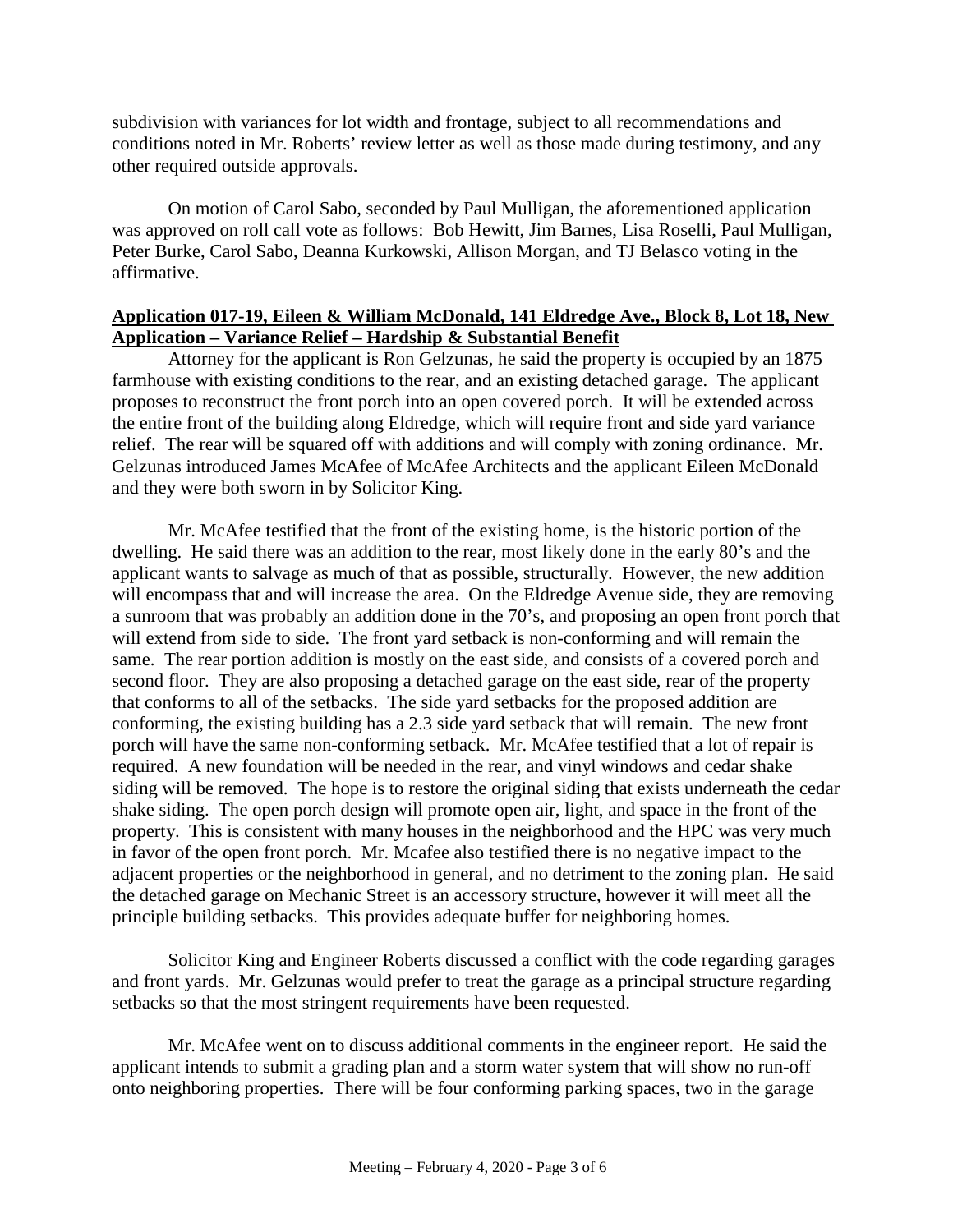and two in the front of the garage. Mr. McAfee testified that this satisfies the parking requirements, even if only counted as three per RSIS, and the location will be indicated on the final plans. He said there will also be an exterior lighting plan, with all lights being downward facing lights. Two HVAC units will be located on the west side of the building near the proposed exterior shower and will be within the minimum setback. The applicant understands the placement of the HVAC units must comply and must be indicated on the final plans.

Engineer Roberts discussed the side yard setbacks on the east side of the building, at the location of the addition. He said it measures 9.92 feet on one side and less than 6 feet on the other side. He recommends that even though very small it still requires a variance. He is satisfied with the applicant's testimony otherwise. The applicant agreed to adjust the dimension to 10 feet not 9.92 for the Board's satisfaction.

 The floor was opened to residents within 200 feet of the subject property and then to those outside 200 feet. When no one expressed a desire to speak the public portion was closed.

Solicitor King said considering the project as a whole, this will be a motion to grant variances consistent with the engineer's report including lot frontage and width which are existing, front yard setback and each side yard setback, as well as the setback for the garage. To be subject to all recommendations and conditions noted in Mr. Roberts' review letter as well as those made during testimony, and any other required outside approvals.

On motion of Paul Mulligan, seconded by Lisa Roselli, the aforementioned application was approved on roll call vote as follows: Bob Hewitt, Jim Barnes, Kevin O/Neill, Lisa Roselli, Paul Mulligan, Peter Burke, Carol Sabo, Deanna Kurkowski, and TJ Belasco voting in the affirmative.

#### **Application 015-19, Eileen & William McDonald, 141 Eldredge Ave., Block 8, Lot 18, New Application – HPC Appeal**

Solicitor King advised the Board that an appeal of an HPC is a different standard. The Board has to look at the record and then decide if the HPC acted arbitrarily or capriciously. The Board does not substitute their vote or how they would have voted, for the HPC's, rather they only decide if the HPC voted in a suitable manner that is not arbitrary or capricious. The HPC has the specialized knowledge and expertise. They have a certain expectation that you, the Board, will recognize this and affirm their decision as long as they did not act in an arbitrary or capricious manner.

Mr. Ron Gelzunas agreed that this standard is appropriate, but he added that he could argue the standing of the HPC being advisory only. Solicitor King argued the Borough's HPC is not advisory only, they are a strong board with decision making authority. Moving on, Mr. Gelzunas said the Board was provided with a copy of the transcript, and the application to the HPC. The testimony of Ms. McDonald and Mr. McAfee has been captured in the transcript. Mr. Gelzunas said two conditions of the approval are being appealed. The requirement to use wood siding and wood windows on the addition to the rear of the original structure. The applicant understands that the HPC provides a valuable service to the community. Mr. Gelzunas said the applicant respects this, and only wishes to voice disagreement with what the HPC chair called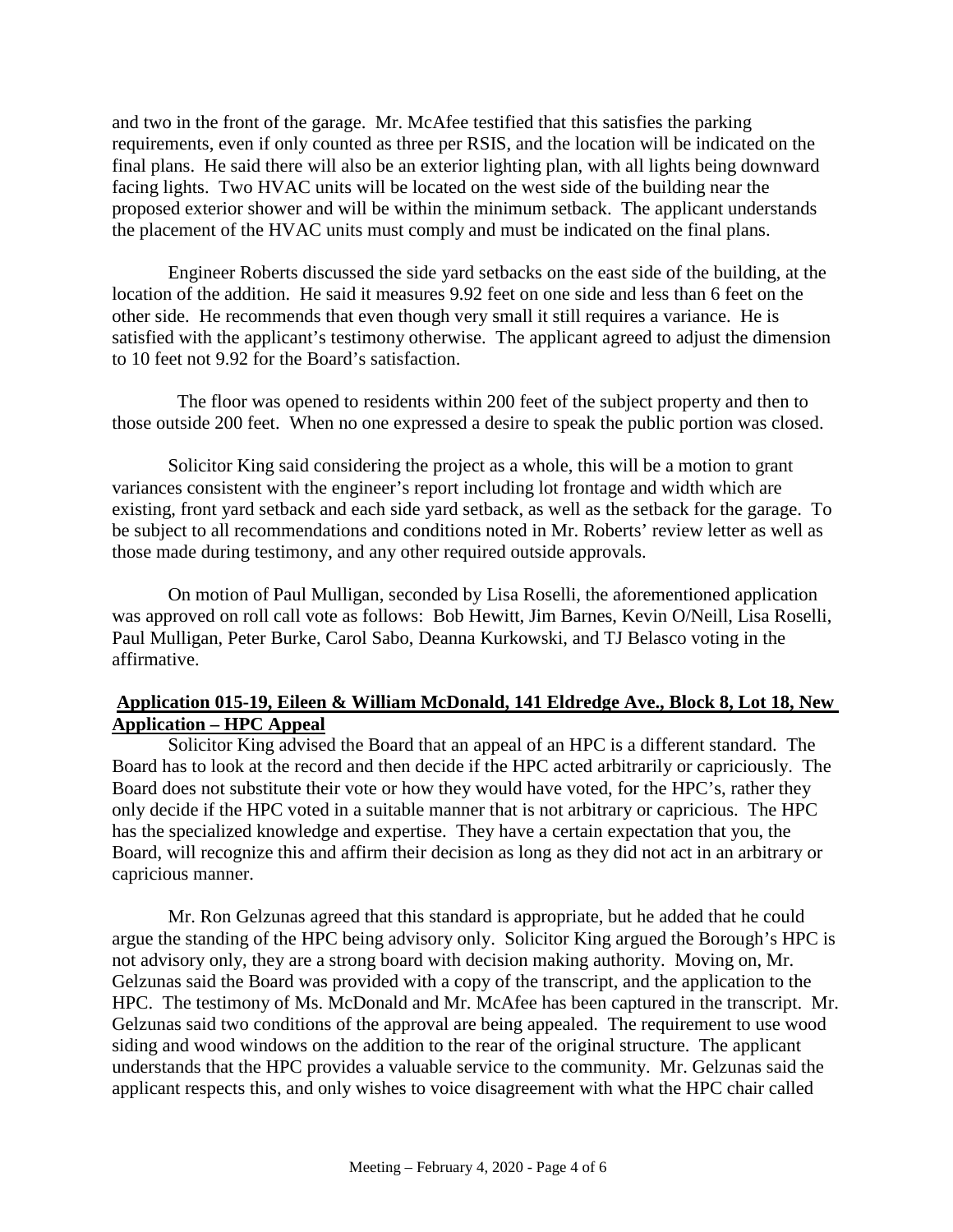their policy as stated at the hearing. The successful efforts of the HPC to protect and preserve the history is what brought the McDonalds to the historic district. They agree the structure should be restored to its original condition and are willing to do so. The appeal only pertains to the addition to the rear of the property that has had various modifications through the years.

Mr. Gelzunas read from section 4-1 in the 2019 edition of municipal land use law by William M. Cox. He said there is no discussion in the book, of the requirement to recreate historic buildings with the use of actual materials used in the periods in question. Mr. Gelzunas also read from the HPC guidelines, "cement board (e.g. Hardie Plank) artificial siding may be appropriate for new additions to key and contributing buildings". He continued reading other details about cement board. He feels the HPC guidelines do not support the testimony by the HPC chairman wherein he stated cement type siding is never approved for primary structures. The proposed material for siding on the addition in the rear, is the exact material listed in the HPC guidelines. The west side of the building, where the addition is proposed, can hardly be seen from Eldredge Avenue, and it will be further blocked by the proposed detached garage. Mr. Gelzunas feels there should have been more consideration and weighing of all the details when making their decision. It is his opinion that the use of non-wood substitute materials, as noted in the HPC guidelines, should be permitted under limited circumstances such as, additions to the rear of original structures. More affordable methods of renovation, restoration, and maintenance should be encouraged for homeowners who live in the Borough.

Solicitor King expressed some concerns. First, he discussed conflict of interest and voting eligibility. Second, he discussed the statement made by the Chair that the HPC will approve modern materials to ancillary buildings on the site but not to primary buildings or for additions to primary buildings. He said this statement is in conflict with borough ordinance that reads "cement board (e.g. Hardie Plank) artificial siding may be appropriate for new additions to key and contributing buildings". Solicitor King offers no opinion on whether or not using cement board is appropriate in this case or not, he only knows that the policy stated at the hearing and contained in the transcript is not the policy stated in the ordinance. Third, he mentioned the discussion at the hearing about a prior applicant who was granted approval to use cement board on an addition. Solicitor King recommends the application be remanded back to the HPC with the direction that the chair not vote, and they not use the absolute statement made by the chair that instead, they use the standard in the guidelines and consider the size and scale of the addition and the location and weigh the factors.

Attorney Gelzunas said the applicant researched the borough historic district with diligence. She looked at many properties in the historic district, she spoke to builders and property owners, and read the HPC guidelines, and she concluded that there would be some flexibility with materials. He said if the policy of the HPC is to allow flexibility like the guidelines state, then the HPC should consider other materials and not have the hard no, response, that only wood can be used. If they want to say other materials are never allowed, only wood can be used, then the guidelines should be amended to support that. Mr. Gelzunas feels to remand this back to the HPC for them to just say the materials are not allowed again will be hollow. He would like the HPC to be directed to actually consider other options.

Solicitor King advised the Board that they can make a motion to uphold the HPC